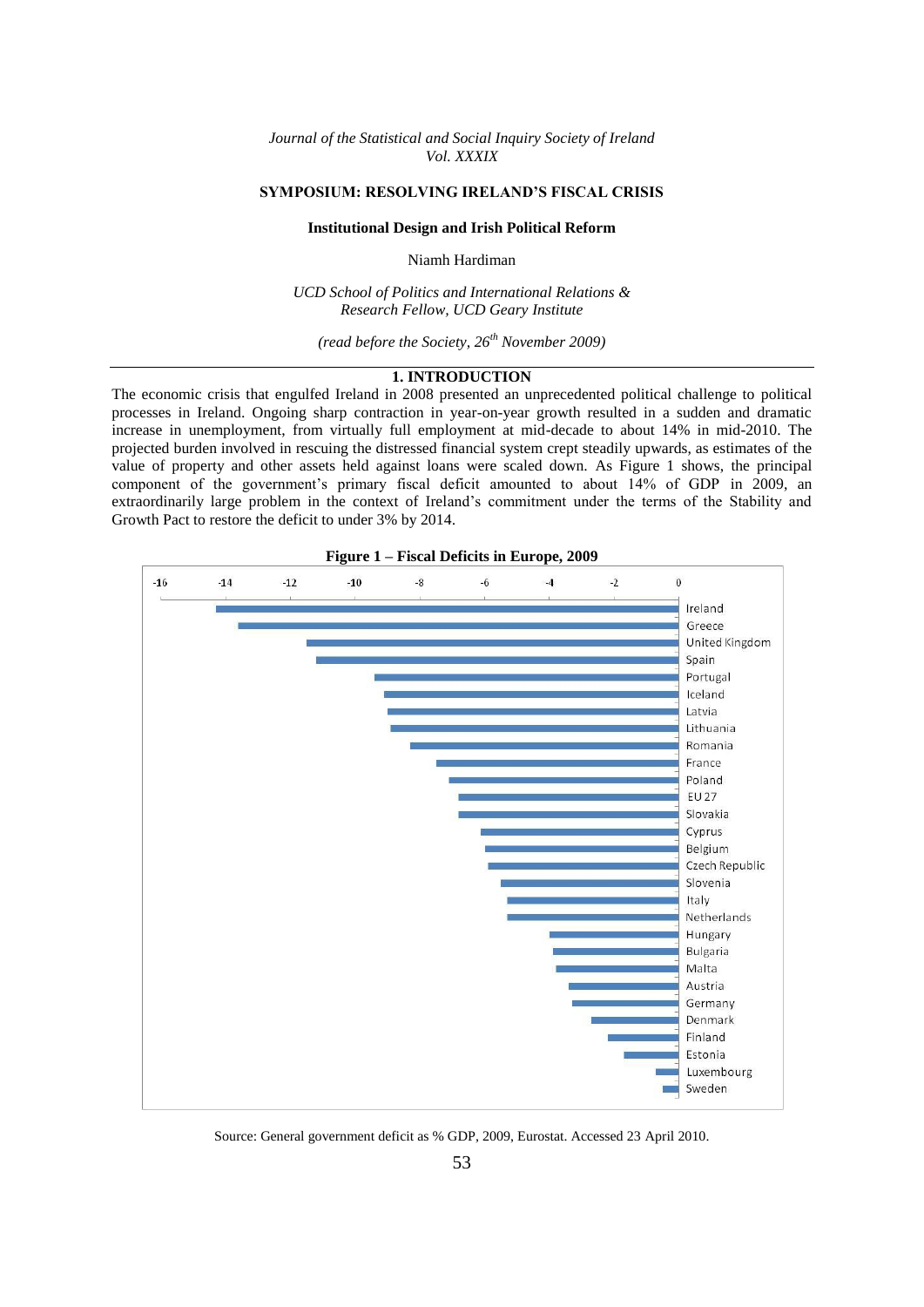But the additional estimates of approximately €50bn required to stabilize the financial sector (albeit spread over a number of years) brought the deficit to some 32% of GDP by autumn 2010, an astonishing and quite unprecedented sum.

Ireland's problems are of course part of a much wider crisis. The EU is experiencing 'the deepest, longest and most broad-based recession in its history' (European Commission 2009). Ireland's membership of the Eurozone provided a buffer against the consequences of financial system crisis that was not available to Iceland; but this also meant that currency devaluation to ease the way back into competitiveness and recovery, as in 1986 and again in 1993, was not an option. A resumption of international growth has also historically been vital to easing adjustment problems in Ireland. The prospects of renewed growth trends across the EU may depend as much on German responses to crisis as on EU-led coordinating measures. Meanwhile, the dominant domestic strategy to address economic crisis was based on fiscal retrenchment and improving domestic competitiveness adjustments. This is equivalent to an 'internal devaluation', but unlike across-the-board currency devaluation, the costs tend to be unevenly distributed (Weisbraut and Ray 2010).

Among the smaller European states, Ireland's crisis is not the very worst. It has not suffered the calamities that Iceland or Latvia have had to endure. To date, there have not been street riots as happened in Greece. But the nature and scale of the challenges are very much greater than, for example, Denmark or the Netherlands, countries with which Ireland generally prefers to compare itself. Ireland may not have experienced a full-scale political crisis. But the Irish political system enjoys considerably lower levels of confidence than almost all other European countries, as Figure 2 shows.





### Source: Eurobarometer, [http://ec.europa.eu/public\\_opinion/index\\_en.htm](http://ec.europa.eu/public_opinion/index_en.htm)

This level of public cynicism toward government and the political process is all the more corrosive because the decisions that have to be taken will inevitably worsen disposable incomes, living standards, and the quality of services available to citizens. Politics is the art of, among other things, sustaining good decision-making capabilities. Building consent and legitimacy is essential for any feasible recovery strategy. But how adjustments are made, to whom, under what conditions, and with what effects, are profoundly political and not merely technical questions. The arguments between government and opposition have centred more on timing and composition of adjustment than on their inevitability. Even within accepted technical constraints, trade-offs are not only likely but inevitable. And without a broad public discourse about ends and means, and winners and losers, securing popular consent for a politics of austerity over the longer term may be a good deal more difficult.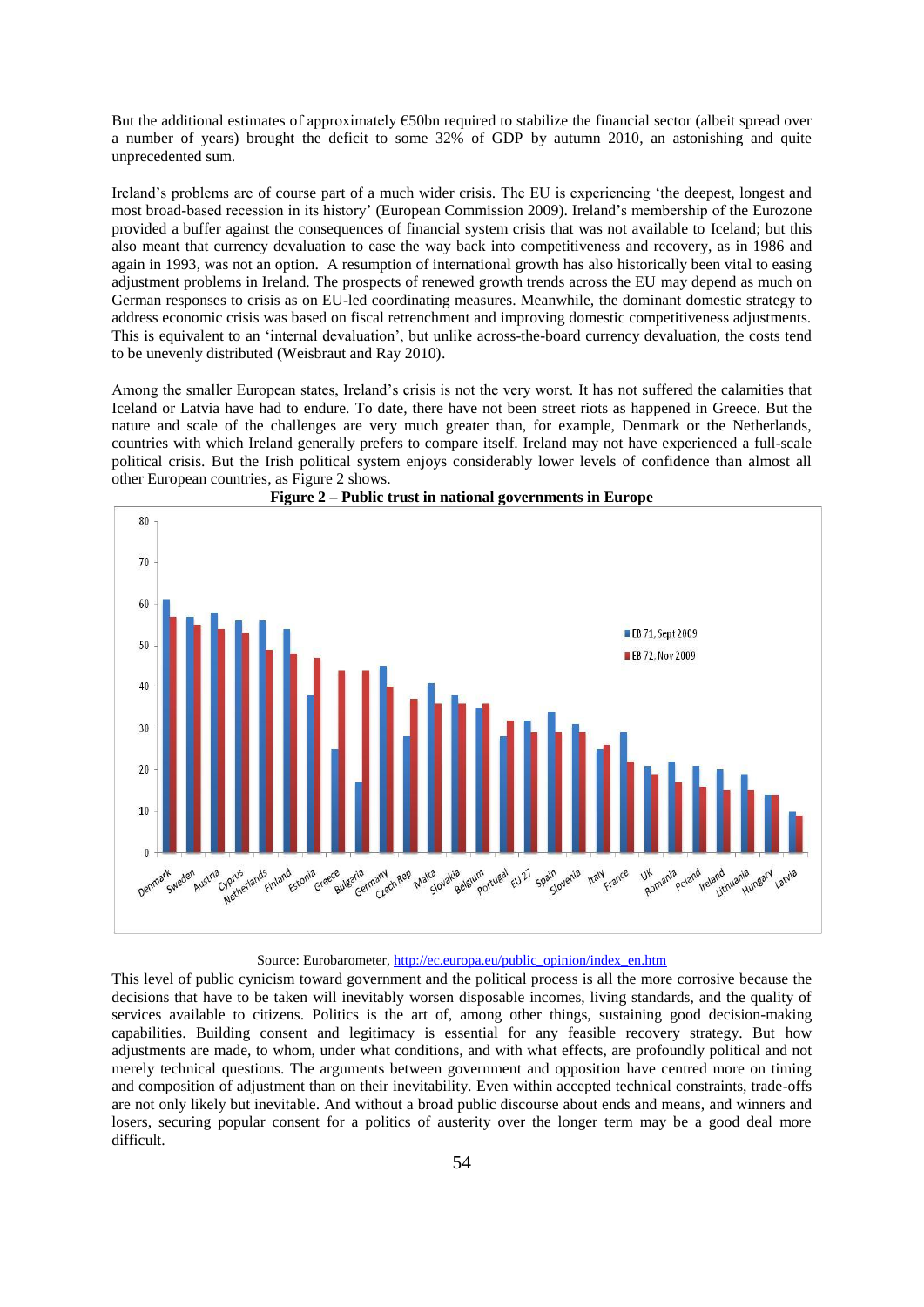Popular disengagement from Irish politics is not new. But the crisis has brought into sharp focus a number of features of the Irish political process which were known to be in need of review. During a boom, precisely when it might be thought to be easiest to manage reform, it is all too easy to overlook poor levels of performance. In hard times this is no longer possible. Much contemporary debate centres on what might be thought to be obvious sources of shortcomings in Irish politics, but public debate may not always engage with the real problems. For example, electoral system reform recurs as a theme in current public discourse. But this has been considered repeatedly by expert review groups and academic commentators over the years. Many recommendations are made, for example by the Oireachtas Joint Committee on the Constitution, for improving the way in which PR-STV is implemented. But changing the electoral system alone would be unlikely to address many of the shortcomings which critics have identified in the quality of political deliberation and decision-making. Voters tend to rely on national politicians as a conduit for accessing services, and politicians believe they must engage in heavy workloads of local constituency service to retain their seats in general elections. But this may not have much to do with the electoral system itself, and more to do with voter expectations, with the weaknesses of local government, with the bureaucratic difficulties of getting welfare entitlements or making local as well as national government responsive to local concerns. These are areas that surely need attention first and foremost, before we consider changing the entire electoral system (Gallagher and Komito 2010; Sinnott 2010).

Three clusters of issues frequently attract attention in debates about the defects in the Irish political system. The first concerns the quality of political representation, that is, the kind of people attracted into public life, and the scope for them to engage in national-level policy deliberation as opposed to committing time to constituencylevel service activities. Allied with this is the sense that the mechanisms are weak for ensuring appropriate levels of political accountability for poor-quality policy decisions, and of administrative accountability for poor policy implementation or poor stewardship of public resources. The second issue has to do with the quality of public administration and of the policy advice flowing into political decision-making. The third concern is about the way in which fiscal policy is made; the European Union has flagged this as an area in which increased levels of European surveillance can be expected in to the future. This paper therefore considers these three facets of Irish public life: the institutional framework of government and accountability, the organization of public administration, and the institutional context of fiscal policy.

### **2. THE QUALITY OF REPRESENTATIVE GOVERNMENT AND OF POLITICAL ACCOUNTABILITY**

The main concern expressed about the electoral system is that it does not supply us with people who are skilled in specific policy areas. We might consider two issues that arise in this connection. Firstly, we should consider what the conventional Irish pattern of recruitment to government looks like in comparative perspective. Secondly, we need to consider the opportunities to improve recruitment and quality of debate across both chambers.

The manner of appointing government Ministers is quite varied across democratic countries, as Figure 3 shows.

| $\mathbf{r}$ is the control of appointment to partitude that $\mathbf{r}$ execute the |                                                                                                                                          |                                                                                                                                                                     |                                                                                                                                                                                         |  |  |  |  |
|---------------------------------------------------------------------------------------|------------------------------------------------------------------------------------------------------------------------------------------|---------------------------------------------------------------------------------------------------------------------------------------------------------------------|-----------------------------------------------------------------------------------------------------------------------------------------------------------------------------------------|--|--|--|--|
|                                                                                       | Westminster-type systems                                                                                                                 | <b>Complete separation of</b><br>executive and legislature                                                                                                          | <b>Mixed models</b>                                                                                                                                                                     |  |  |  |  |
| Recruitment                                                                           | Ministers must come from<br>within parliament, including<br>the upper house.<br>Some key personnel have to<br>come from the lower house. | No minister may also hold a<br>seat in the legislature and<br>must resign seat if appointed<br>to government.<br>Not necessarily appointed<br>from the legislature. | Ministers may but need not<br>be from parliament.<br>They may keep their seats in<br>the legislature.<br>Mixed practices on<br>appointing non-parliamentary<br>or experts as ministers. |  |  |  |  |
| Examples                                                                              | Ireland                                                                                                                                  | France                                                                                                                                                              | Most West European                                                                                                                                                                      |  |  |  |  |
|                                                                                       | <b>Britain</b>                                                                                                                           | Netherlands                                                                                                                                                         | democracies                                                                                                                                                                             |  |  |  |  |
|                                                                                       |                                                                                                                                          | Norway                                                                                                                                                              |                                                                                                                                                                                         |  |  |  |  |

**Figure 3 – Models of appointment to parliamentary executives**

Source: From (Gallagher, Laver and Mair 2005) and (Strøm, Müller and Bergman 2006).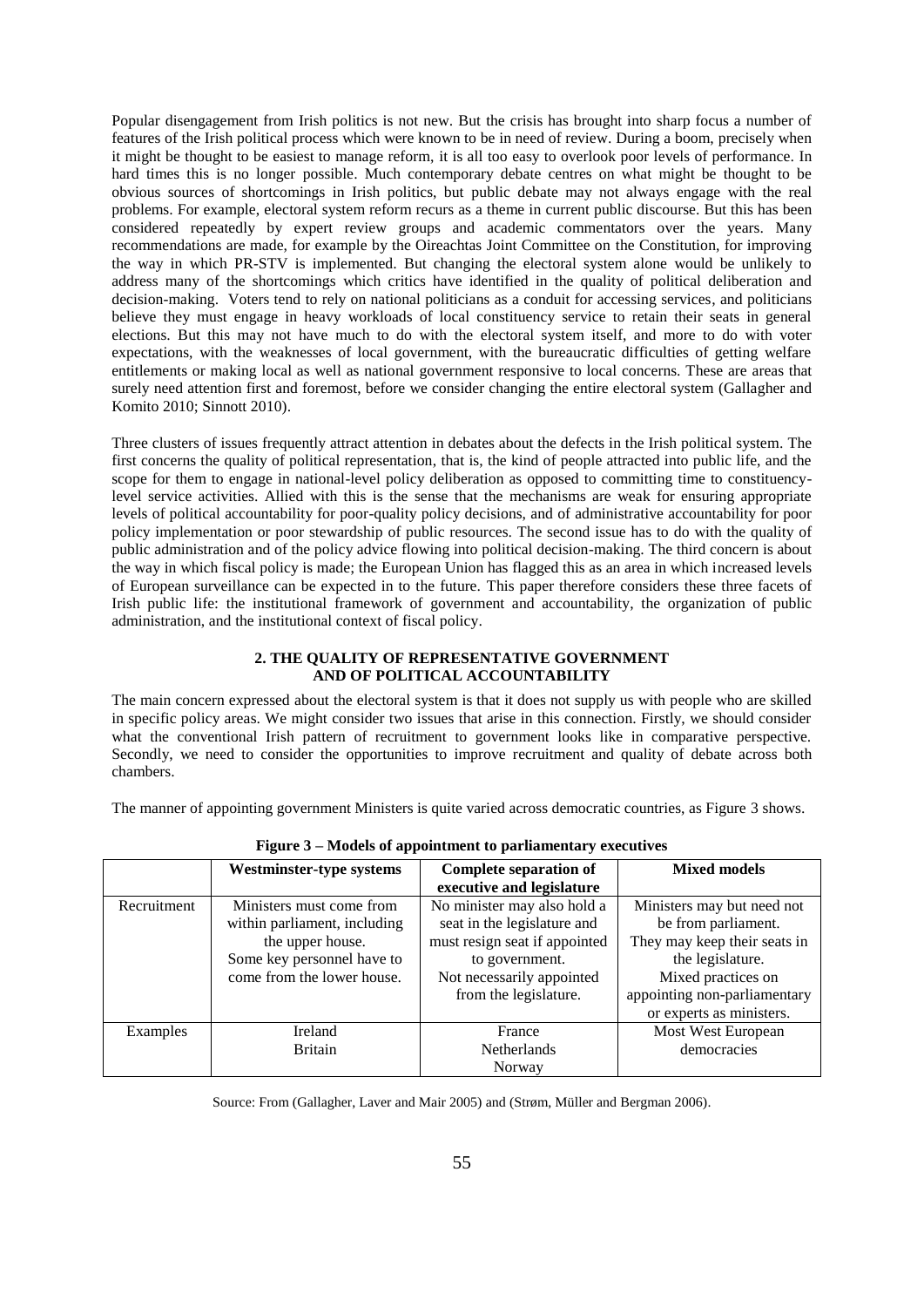The Irish pattern of recruitment to government is quite unusual in European terms: no other system relies as heavily on elected representatives for its government ministers. There is a constitutional provision for Irish governments to make up to two cabinet appointments from the Seanad, if it so wishes. 1 In Britain, governments have not infrequently identified people with talents they want to include in government, appointed them to the House of Lords, then recruited them immediately as cabinet ministers. However, the modest Irish provisions have been used very seldom indeed, even though the Taoiseach has the power to appoint up to 11 people directly to the Seanad. The restriction on Irish government practice is not only constitutional though, and is believed to inhere in political considerations arising from party politics. When most ministers are appointed directly from the Dáil, considerations of the geographical spread of preferment must be factored into the governing party's vote-maintenance strategy. And when party political considerations are paramount, the distribution of benefits within the parliamentary party, such as ministerial and junior ministerial appointments, as well as committee chairs, vice-chairs, convenors (ie committee whips) and other status-enhancing and salaryboosting positions, is jealously monitored.

Furthermore, Ireland also stands out as having an unusually high level of executive dominance over legislative practices, in comparative European context, as Figure 4 indicates.

| High   | Greece 5      |  |
|--------|---------------|--|
|        | Ireland 4     |  |
|        | UK 4          |  |
| Medium | Germany 2     |  |
|        | France 1      |  |
|        | Netherlands 1 |  |
|        | Portugal 1    |  |
|        | Spain $0.5$   |  |
| Low    | Belgium -1    |  |
|        | Denmark -1    |  |
|        | Finland -1    |  |
|        | Italy -1      |  |
|        | Norway -1     |  |
|        | Iceland -2    |  |
|        | Sweden -4     |  |

**Figure 4 – Index of executive dominance over the legislature**

NOTE: This index is derived from Döring 2001, Tables 1 and 2. Table 1 itemizes executive-enhancing legislative rules. These have been recoded as a sum of pluses and minuses to provide a single score. Table 2 itemizes committeestrengthening parliamentary rules; a single score was similarly derived from this. The total from Table 2 was subtracted from Table 1 to give an index of executive dominance.

What this index summarizes is the degree to which government is able to prevail over parliamentary deliberation, especially the work of parliamentary committees, in areas such as setting the agenda for debate, amending legislative proposals, establishing the timetable for and duration of debates, and voting independently of party discipline. It may be considered an advantage to government to have strong powers to prevail over the legislature when it comes to enacting controversial legislation, and indeed when difficult budgetary measures are under consideration, the combination of strong party discipline and a weak role for the parliamentary opposition role gives Irish and British governments wide discretionary powers to force through stabilization measures. Only the Greek government, in this index, is more powerful; but it is frequently constrained by the inertia built into policy implementation due to the deep partisan divisions in the party system, a conflictual industrial relations system, and weak bureaucratic structures (Featherstone 2005; Gemenis and Dinas 2010). However, it could not be argued that the quality of political debate or of decision-making is markedly inferior in those societies featuring more powerful legislatures. To the contrary: it may well be that the disabling of active parliamentary engagement in policy debate is itself a significant part of the problem in Irish political life. And as we shall see, strong executive discretion also facilitates precisely the kind of pro-cyclical fiscal policy that contributed to the current crisis.

**.** 

<sup>1</sup> Bunreacht na hÉireann states:

<sup>&#</sup>x27;7. 1° The Taoiseach, the Tánaiste and the member of the Government who is in charge of the Department of Finance must be members of Dáil Éireann.

<sup>2°</sup> The other members of the Government must be members of Dáil Éireann or Seanad Éireann, but not more than two may be members of Seanad Éireann.'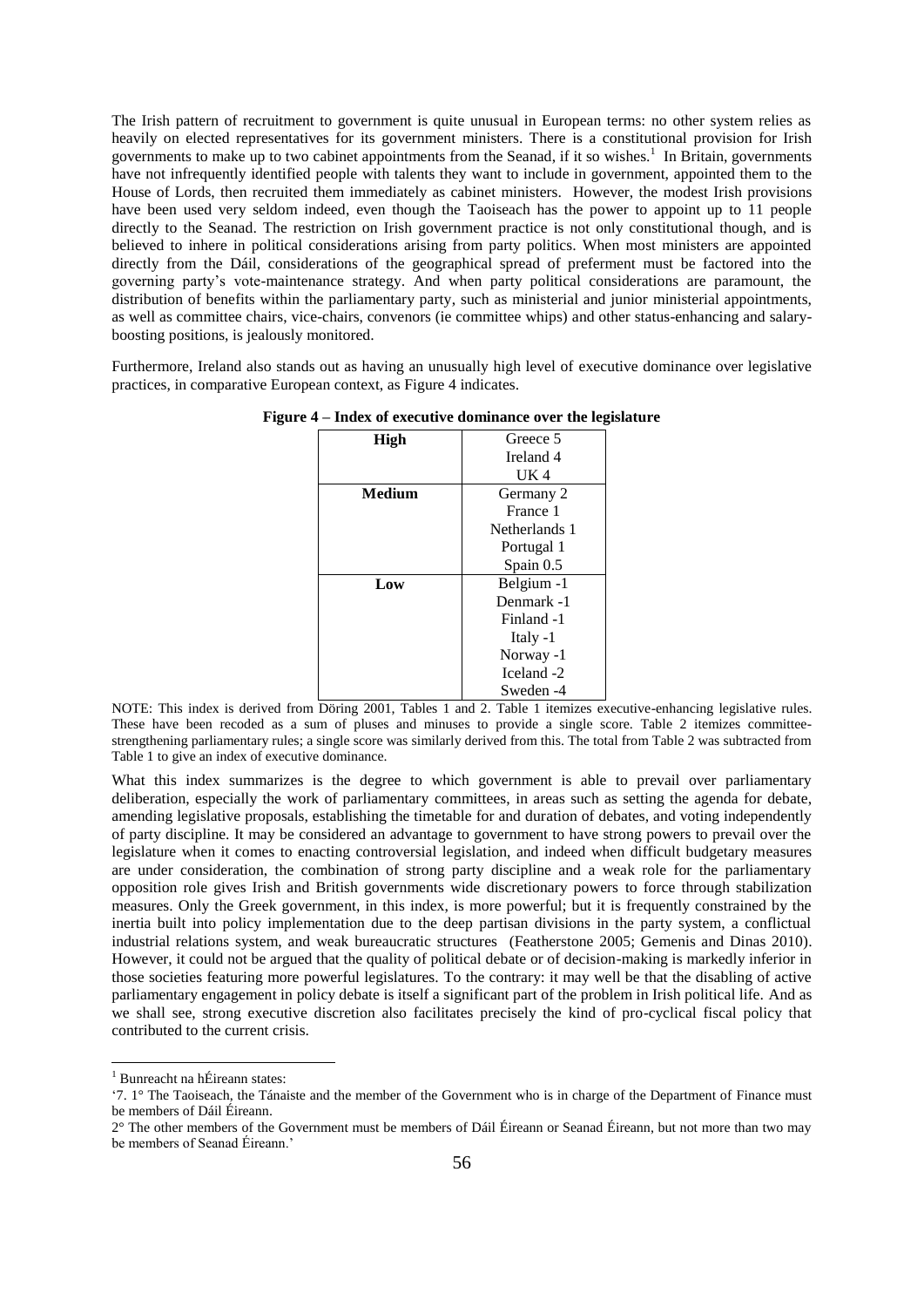The rules and standing orders of the Dáil have long been recognized as needing reform in areas such as hours of business, to make them more family-friendly. But it may well be that a more fundamental reform is required to boost the real capacity of the legislature to engage on policy. And if the Dáil then looked more convincing as a real deliberative chamber, and less hidebound by party discipline and partisan point-scoring, the pool of people willing to consider a career in politics could well broaden and the pathways to power could be correspondingly expanded.

The role of the Seanad has also come under critical scrutiny, and abolishing the upper chamber has been proposed by Fine Gael as a cost-saving exercise and as a necessary rationalization. The existence of a second chamber is often defended in constitutional theory not only as a mechanism for introducing different points of view into democratic life through a different mode of political representation, but also as a valuable backstop to decision-making in the lower house, particularly when there are concerns about the dominance of the executive over the legislature. The second or upper chamber often features a territorial basis of representation, as opposed to population-based constituency representation in the lower house. This is frequently the case in federal or otherwise geographically differentiated systems. In unitary systems, it can be somewhat unclear what the purpose of a second chamber should be and how its principles of representation might best be structured, questions that Britain is still grappling with. As Figure 5 shows, Ireland is unique among small countries that are not federal in having two chambers.

|            | Small countries (<10m) |             | Medium and large countries (>10m) |                      |
|------------|------------------------|-------------|-----------------------------------|----------------------|
|            | <b>Unitary</b>         | Federal     | <b>Unitary</b>                    | Federal              |
| Unicameral | Cyprus                 |             | Greece                            |                      |
|            | Denmark                |             | Hungary                           |                      |
|            | Estonia                |             |                                   |                      |
|            | Finland                |             |                                   |                      |
|            | Iceland                |             |                                   |                      |
|            | Israel                 |             |                                   |                      |
|            | Latvia                 |             |                                   |                      |
|            | Lithuania              |             |                                   |                      |
|            | Luxembourg             |             |                                   |                      |
|            | Malta                  |             |                                   |                      |
|            | New Zealand            |             |                                   |                      |
|            | Norway                 |             |                                   |                      |
|            | Portugal               |             |                                   |                      |
|            | Slovakia               |             |                                   |                      |
|            | Sweden                 |             |                                   |                      |
| Bicameral  | Ireland                | Austria     | <b>Britain</b>                    | Belgium              |
|            |                        | Switzerland | Czech Republic                    | Canada               |
|            |                        |             | France                            | Germany              |
|            |                        |             | Italy                             | <b>United States</b> |
|            |                        |             | Japan                             |                      |
|            |                        |             | Netherlands                       |                      |
|            |                        |             | Poland                            |                      |
|            |                        |             | Spain                             |                      |

**Figure 5 – Unicameral and bicameral parliamentary systems**

Source: (Gallagher et al. 2005).

This is not a compelling reason in itself for thinking that the Seanad has outlived its usefulness. But it does prompt some questions about the current uses made of the Seanad. Although it has a different base of representation than the Dáil, it does not function primarily as a vocationally diverse sector of independent opinion, and has tended to feature similar patterns of party discipline as the lower house. Some politicians' careers feature a spell in the Seanad as well as service in the Dáil, so party loyalty can be an asset. What observers seem to value most about the Seanad is its role as a forum in which government legislative plans can be given a second-chance discussion. But it may be that this role is most actively discharged by the small minority of senators who are not subject to party discipline. These considerations would point toward the need for reform of the basis of representation, and a strengthening of procedures that would serve to weaken party discipline.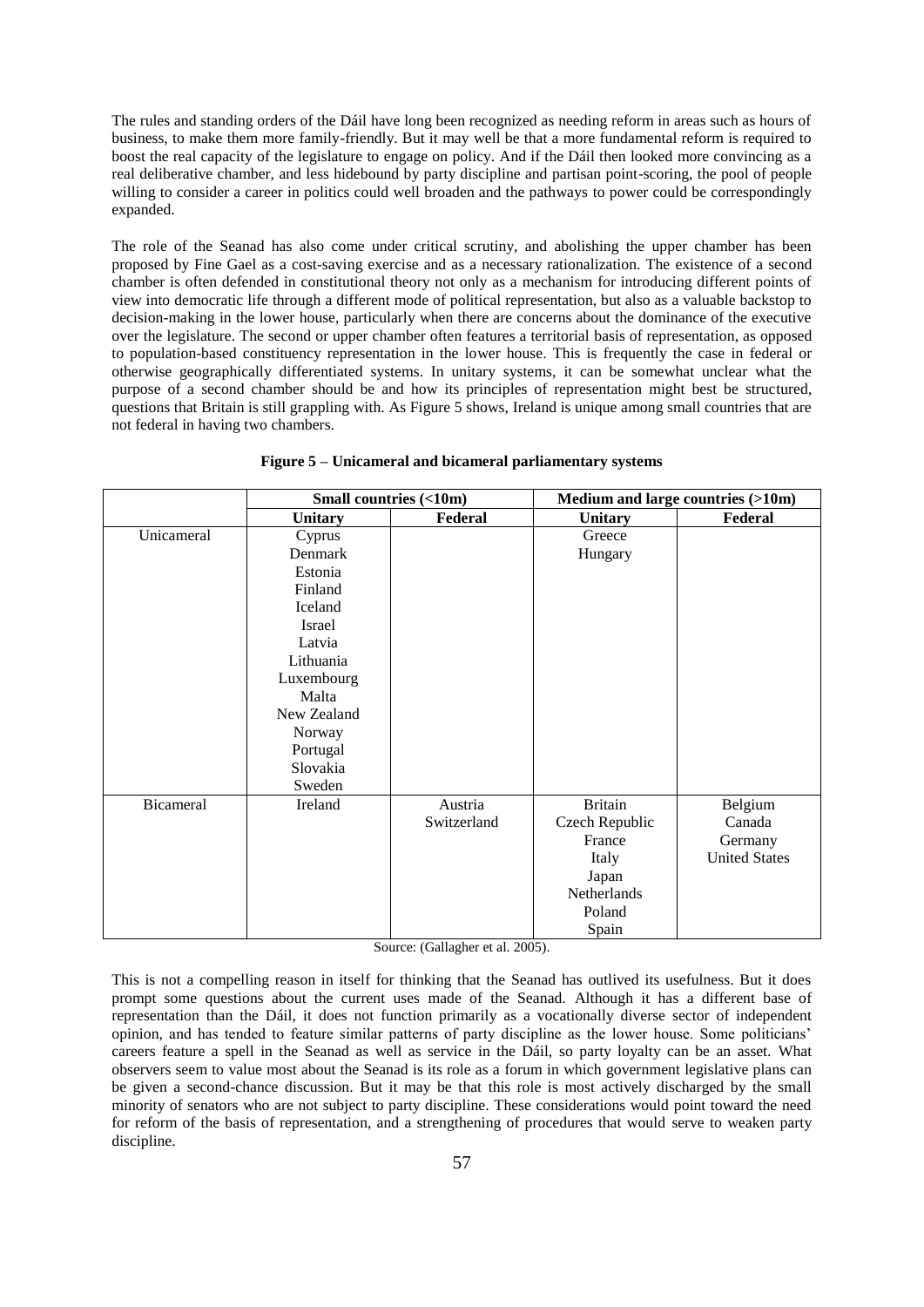Yet changes in the rules of parliamentary behaviour would require the governing party of parties, whoever was in power, to weaken their own strong grip over debate and scrutiny, and to permit both the opposition and their own non-ministerial parliamentarians a more active role in policy deliberation and indeed in getting amendments adopted. Although this has repeatedly been proposed, no government really wants to follow through on it once they gain power. What is lacking is the political will to commit to a reform agenda and to drive it through systematically, knowing it is essential for the quality of Irish democracy, but that it will make the life of incumbent governments more difficult.

Parliamentary committees are the biggest single area in which procedural reform could greatly enhance the policy capabilities of the Irish political system. An innovation of the 1980s, put on a slightly stronger footing during the 1990s, these have been disappointingly weak in Ireland, in contrast with Britain where parliamentary committees have carved out a real niche in independent inquiry (Longley and Davidson 1998; MacCarthaigh 2005; Rhodes, Wanna and Weller 2009). Committees can compel witnesses to attend and can commit time to intensive forensic inquiry, if they wish. But they tend not to have the real expertise to put administrators under pressure. In Britain, for example, a senior academic is routinely seconded to support the work of the Joint Committee on Human Rights on a full-time basis. Irish committees have no such specialist expertise routinely available to them, although they can commission external expert inputs. But their reports and recommendations do not carry the weight with government that they may deserve, and indeed there is no rule that the reports must be responded to by the House. Ultimately, when the chair is in the gift of the government, party discipline tends to prevail over policy scrutiny.

Not quite all committees meet these descriptions: the main exception is probably the Committee of Public Accounts. This considers the reports of the Comptroller and Auditor General on the use of public money. This is the only committee that is routinely chaired by a member of the opposition; its members seek to avoid voting on issues and to reach agreement instead. But even this committee is hindered by lack of resources and lack of specialist knowledge.

The seriousness of not having effective working committees should have become very clear, if it was not before, in light of what we now know about the weaknesses in the banking sector. The Financial Regulator, we now know, was encouraged to adopt a light-touch approach which allowed the banks to engage in enormous risktaking in the property market and allowed them to move toward grossly insufficient capitalization. The banks were permitted to incur what has been termed an old-fashioned 'plain vanilla' financial crisis resulting from a hugely inflated asset-price bubble (Honohan 2010; Regling and Watson 2010). The Economist Intelligence Unit's report on the Government's *Review of Regulation* noted that Dáil committees do not have the expertise to question regulators effectively (Economist Intelligence Unit 2009, p.54). The OECD Review of the Irish Public Service also stressed the importance of parliamentary committees to engage in administrative scrutiny (OECD 2008).

There are of course other institutional mechanisms that might compensate to some degree for weak legislative powers: Ireland has introduced a wide range of new accountability and investigatory mechanisms over the last two decades in response to the perceived inability of the Oireachtas to hold the government to account. But these can introduce new kinds of problems. Tribunals of inquiry, for example, are a very expensive means of substituting for strong committee powers of investigation, and may be a good deal less efficient at uncovering information and securing timely accountability (MacCarthaigh 2005; Office of the Comptroller and Auditor General 2009, pp. 21-43). And new methods of monitoring and of enforcing good ethical standards in public life run into further problems of compliance, reliability, and enforcement. Freedom of Information legislation in 1997 was meant to make government more transparent, and accountability easier to enforce. But within a few years, the Fianna Fáil-PD government introduced significant charges that made it expensive to use effectively.<sup>2</sup> And there is some evidence that records are now kept in a form that has been termed 'opaque transparency'<sup>3</sup>, and that some aspects of official deliberation are not committed to formal records at all.

Finally, the boundaries between political and administrative accountability remain blurred. The Public Service Management Act 1997, in line with public service reform priorities, gave Secretaries General of departments more responsibility and therefore greater accountability for what goes on in their departments, removing the legal fiction that government ministers are personally responsible for all matters under their remit. But it is still not clear that the right balance has been struck (Connaughton 2006). The Travers Report on nursing home charges, for example, found 'persistent and systemic corporate failure within the Department of Health and Children' (Travers 2005, para 6.2). The relevant Minister for Health did not believe he had to take the blame,

1

<sup>&</sup>lt;sup>2</sup> Freedom of Information Act 1997 (Fees) Regulation 2003. SI No.264, 2003. <http://www.irishstatutebook.ie/2003/en/si/0264.html>

<sup>3</sup> Michael Casey, 'Fear and cultural quirks to blame for Ireland's lack of enterprise', *Irish Times*, 23 May 2006.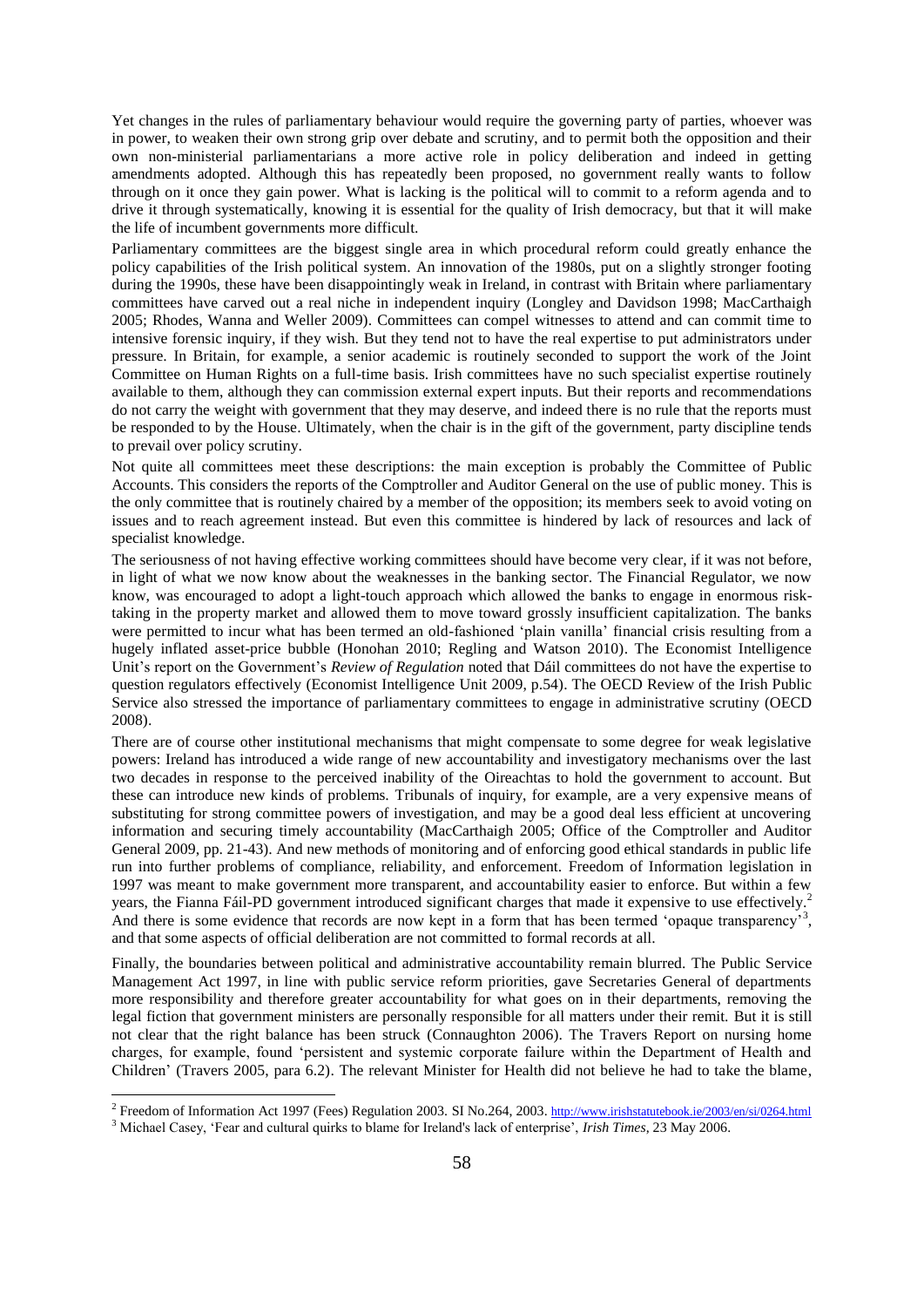and many clearly believed that the senior civil servant who was required to shoulder official culpability was not personally to blame either. In this area, as in so many issues about mismanagement of resources and poor administrative practices, individual responsibility continues to be all but impossible to apportion: instead, 'the system is to blame'.<sup>4</sup> But there a real cost in the shape of the erosion of long-term political capital. Without a stronger and enforceable culture of personal responsibility and accountability, it is all but inevitable that poor standards will be tolerated in many areas of public life in the future, no matter what the formal accountability regime might indicate.

#### **3. PUBLIC ADMINISTRATION AND ORGANIZATIONAL REFORM**

There are many ways in which parliamentary practices could ensure greater political accountability and a better quality of debate over policy, if we really wanted to do this. The same could be said about the public service more generally, where the 'public service transformation agenda' has once again become a government priority. This could be seen as long overdue. Public sector reform was meant to have started with the Devlin Report in 1970, then again with the Strategic Management Initiative in the mid-1990s (renamed the Public Service Modernization Agenda), and again in the wake of the 2008 OECD Report (OECD 2008). The problem of how to measure and improve productivity and efficiency within the public service contributed to the collapse of social partnership based talks in December 2009. In the wake of budget cuts to direct pay and social transfers in December 2009, the trade union movement entered a new form of concession bargaining, under conditions of national economic crisis, in the form of the 'Croke Park Agreement', in spring 2010. Once again, a public service efficiency drive was on the political agenda.

One of the areas in which both cost containment and efficiency in administrative practices are sought is in assessing the role and purpose of state agencies. As Figure 6 shows, there was a steep increase in the rate of agency creation during the 1990s and 2000s. But it would be premature to assume that this reflects waste in any simple sense, as the recommendations of 'An Bord Snip Nua' might seem to indicate (Report of the Special Group on Public Service Numbers and Expenditure Programmes 2009, p.25). We need to consider the role and staffing of agencies in the context of the overall profile, staffing, and expertise of the core civil service itself.





Source: Mapping the Irish State database<http://geary.ucd.ie/mapping>

**.** 

<sup>&</sup>lt;sup>4</sup> In the wake of the Leas Cross report on deaths of residents sent by the HSE to a nursing home, the HSE's National Director of Primary, Continuing and Community Care Aidan Browne told the press briefing that the report did not attribute blame to any individual but did identify a significant number of 'systems failures'. 'Leas Cross: who is accountable?' *Irish Health.com*, 10 November 2006[. http://www.irishhealth.com/article.html?id=10552](http://www.irishhealth.com/article.html?id=10552)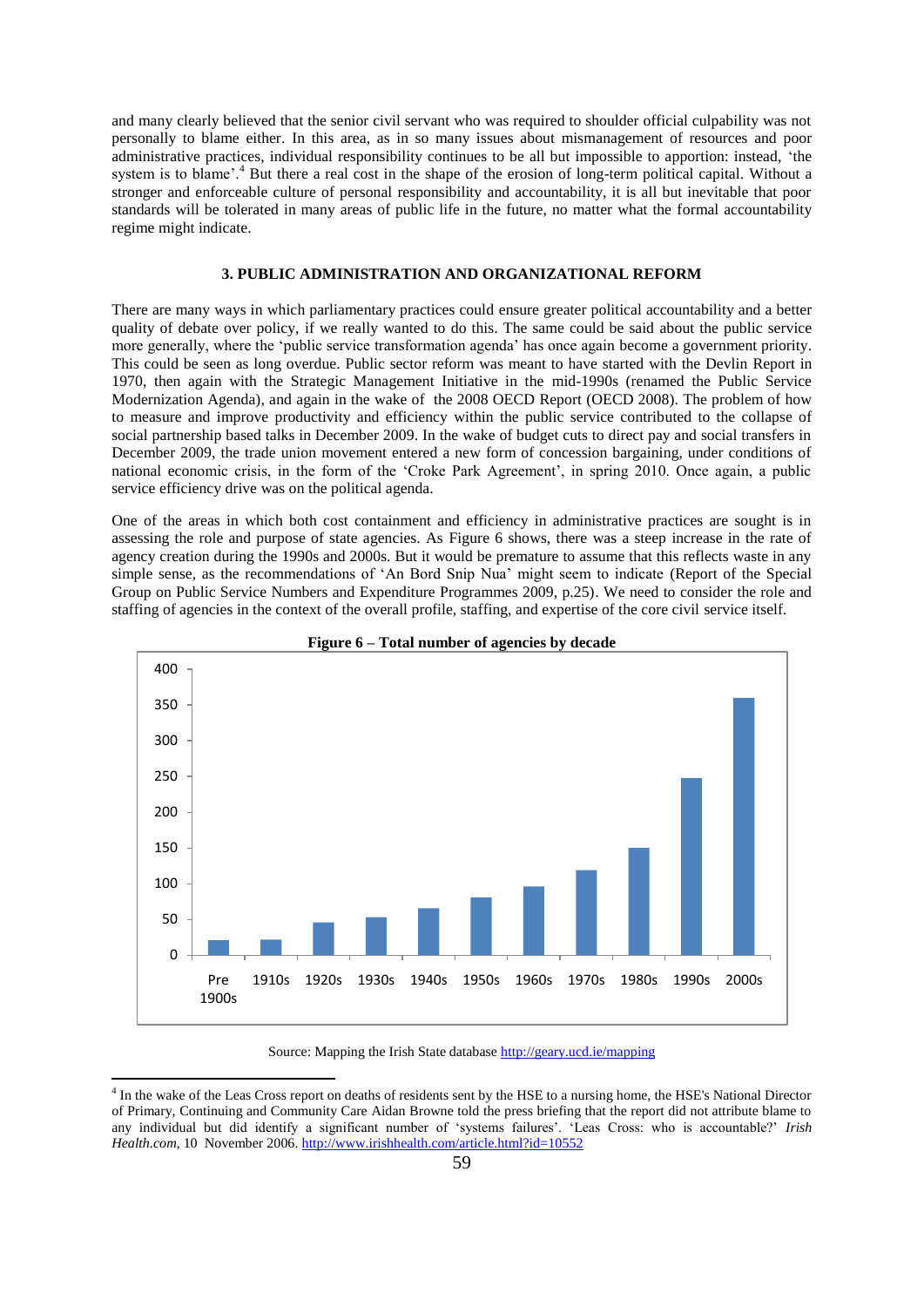The reasons for setting up new bodies are varied. In many other countries, state agencies flow from the philosophy of 'New Public Management'. This involves trying to make public administration function more like the private sector, disciplined by budgets and performance targets. The workload and staffing of departments is reduced correspondingly (Pollitt and Bouckaert 2004). What is surprising in Ireland is that agencies tend to get set up in addition to the normal business of departments. The OECD report concluded that one of the principal reasons why government ministers created such a large number of new agencies in Ireland was to make it possible to employ more staff without appearing to breach limits on core departmental civil service numbers (Hardiman and MacCarthaigh 2010 forthcoming; OECD 2008, pp.295-8).

An analysis of the functions carried out by agencies, in Figure 7, is instructive.



### **Figure 7. Functions of state agencies, 1958-2008**

Source: Mapping the Irish State project,<http://geary.ucd.ie/mapping>

Service delivery shows the largest growth, but this has happened in addition to, not instead of, expansion of staff in core service providing departments. The growth of the regulatory state accounts for many of the new agencies. Interestingly, advisory and consultative bodies have also grown rapidly. It seems that one of the problems is the ideas and expectations of civil society groups. In Ireland, it seems, when we identify a problem, we set up an agency to deal with it. Interest groups lobby to get an agency to support their policy area.

The upward trend in agency creation should not obscure the fact that sometimes agencies are closed down too. There are many ways in which an agency's existence might end: it could simply be abolished; but it might be merged with another agency, or absorbed back into the parent department, or its activities might be split and reapportioned to two or more bodies. But combining all these modes of terminating agencies, we can see that in most periods until the most recent phase, agency creation outstrips agency termination. And as Figure 8 shows, the rate of new agency creation (and of termination) varies considerably over time. Averaging the rates of agency creation and termination by month across governments, we see that the Fianna Fáil-Progressive Democrat government which held power between 1997 and 2002 had the highest rate of new agency creation.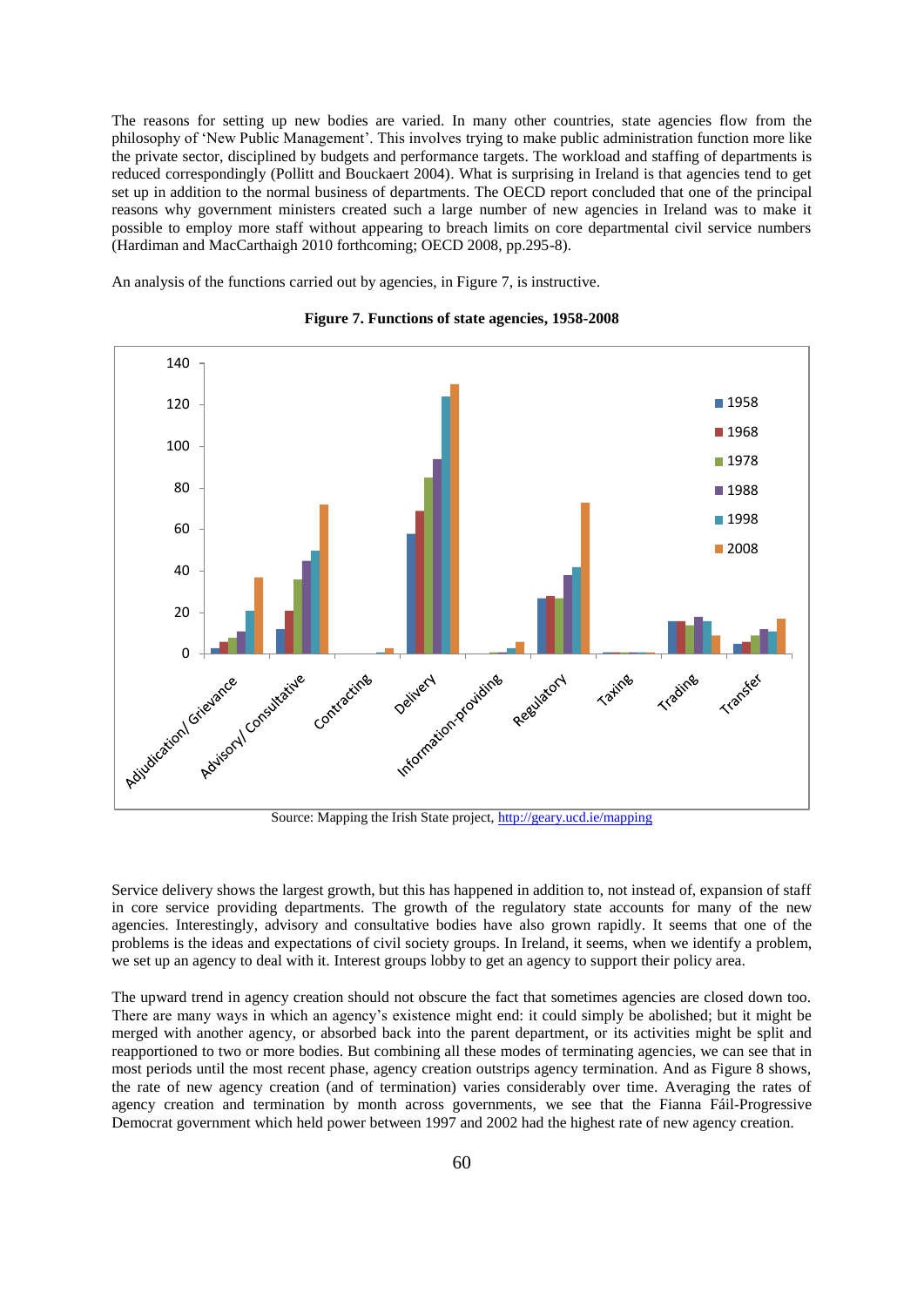

**Figure 8 – Average monthly rate of creation and termination of state agencies by Dáil**

Source: Mapping the Irish State database<http://geary.ucd.ie/mapping>

The problem with a proliferation of agency creation, as the OECD reports, is that the coordination of effort between Departments and their agencies, and across Departments and their respective agencies, is poor. This risks confusing the lines of accountability and results in a duplication of function. The problem is further compounded by the unclear and mixed criteria for appointing board members. The boards of state bodies tend to be political appointees: rather than having the benefit of independent outsider expertise, their boards are often the product of cronyism and patronage (Clancy and Murphy 2006; Clancy, O'Connor and Dillon 2010). There may well be scope for closing some agencies down and amalgamating others, on grounds of efficiency and effectiveness. But more than this, there is clearly scope for what the OECD refers to as joined-up government, for working more cleverly with the resources currently available.

Irish public administration needs a clearer analytical distinction between those areas of administration that need delegated governance, and the rest. Some kinds of work may well be done better at some remove from central government. There is a case for independent regulatory agencies, for example, or Ombudsman offices, that are not part of the core administration (Gilardi 2008; Thatcher and Stone Sweet 2004). But Ireland appears to have more regulatory bodies than other countries, which might well merit analysis – more does not necessarily mean more effective. Industrial policy may have worked better by not being part of the core civil service, for example; the IDA has a lot of operational flexibility to target potential investors and help establish good linkages for them in Ireland (Ó Riain 2004). But all agencies need to earn their keep, to justify their presence, and to be subject to critical scrutiny about whether this really is the best and most efficient way to do a job.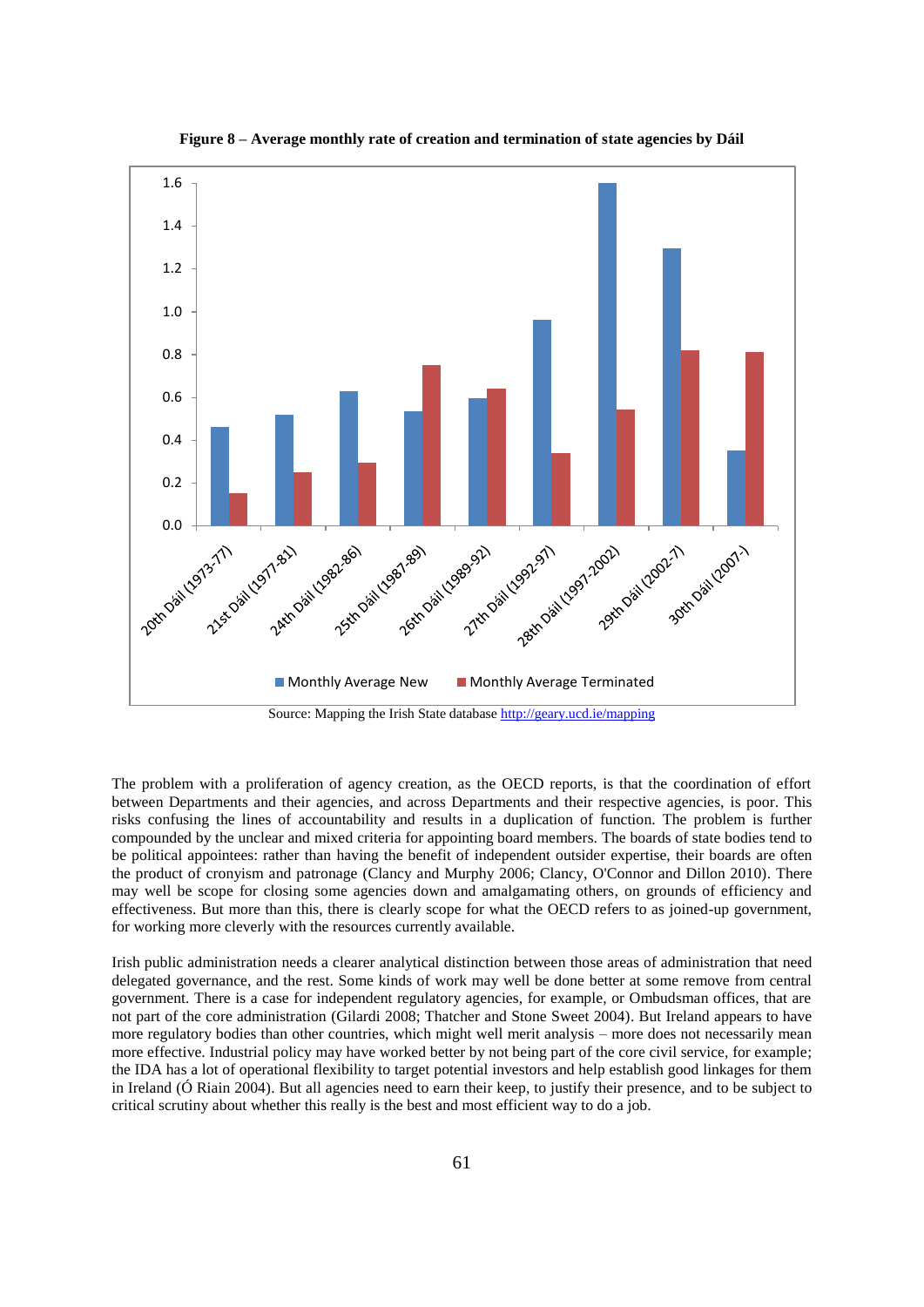Ensuring value for money in the public sector is difficult, and all the more so in the case of the tangled institutional complexity outlined above. The constitutional office that is charged with doing this is the Comptroller and Auditor-General's (C&AG) Office, which reports to the Dáil Public Accounts Committee (PAC). But in 2009, an internal audit of the role of the office itself found many problems. It has problems doing value-for-money reports in a timely way; there is often quite some time lag because of its ex post role. It is part of the civil service so resources are tight. It is hard for it to track the money committed to many activities, some of which runs through agencies, and more into service delivery through NGOs and the voluntary sector. The C&AG cannot easily follow up on earlier recommendations to ensure that appropriate action has been taken. The Comptroller's appearances before the PAC are less sustained and detailed than their counterpart activities in Britain. The report of the Department of the Taoiseach's Task Force on the Public Service<sup>5</sup>, set up to consider the OECD report on the public service, states that 'all bodies should be required to do input-output reports'. This is surely a basic minimum requirement to tighten up on value-for-money accountability. It would certainly help if parliamentary committees, as noted above, were able to put regulators and value-for-money monitors themselves under more intense scrutiny.

Yet the capacity of the Irish state itself to drive a hard bargain has been problematic, both in public procurements and in negotiations with independent professionals such as in the law or in medicine. The Irish professional classes have enjoyed highly beneficial deals for service delivery. Whether we consider either the old or the new hospital consultants' contracts, or GPs' care for old people or those with medical cards, or lawyers' fees for their attendance at Tribunals whether or not they have to do any work at them, professional remuneration is out of line with comparable European rates of pay.

One of the areas in which departments have been spending increasing amounts of money in recent years is on consultancy reports. A 2007 report by the Comptroller and Auditor General found that the use of consultancies in the Civil Service increased from 983 costing €79.6 million during the three year period 1994-1996, to 1,159 costing €124 million during the two-year period 2004-5 (Office of the Comptroller and Auditor-General 2007, p.185). This is a matter of concern not only because of the money involved, but because the specialized role of the civil service itself – formulation of policy options, provision of specialist advice to government – no longer seems to be carried out to a standard or in a manner that governments are content with.

The model of the Irish civil service is drawn from Whitehall: generalist recruitment, non-specialist careers, learning on the job (J-E Lane 2009). The volume of work and the complexity of policy options have grown considerably. New promotional paths across departments, intended to widen the talent pool, have unintended consequences in that specialist policy understanding built up in one departmental area does not translate to another area, and skills are dissipated. Getting high-quality policy inputs is problematic in this context. Specialist expertise might not be easy to attract and retain without clear recognition for their distinctive role alongside the generalists and a clear career path in view. It is hard to develop specialized skills within the generalist system, and hard to give them real outlet. But there are things that could be done differently and perhaps better. For example, the British civil service has created cross-Whitehall professional cadres such as the Government Economic Service ('the UK's largest recruiter of economists') $\frac{6}{9}$ , and the Government Legal Service<sup>7</sup>, each with its own head. They are responsible both to the units in which they are located and to the wider values and disciplines of their professions.

Rather than accepting the rise of political advisers and recourse to consultancies, the opportunities for the civil service to become exposed to wide ranges of opinion must be increased. Some commentators look back to a freer interchange between senior civil servants and academics during the 1950s, a principal forum for which was the Social and Statistical Inquiry Society of Ireland (SSISI). One could envisage many other ways of opening policy debate to high-powered discussion that would bridge the divide between the specialist arenas such as universities or the ESRI on the one hand, and the practitioners on the other. Daytime seminars in Departments, where wide ranges of opinions can be aired on key policy issues, would open up the exchange of ideas and inform the climate of debate. Drawing more extensively on talented people through short-term specialist employment contracts could be envisaged. Driving organizational change in the public sector is a problem everywhere; there are lessons to be drawn from change management in other jurisdictions.<sup>8</sup>

<sup>-&</sup>lt;br><sup>5</sup> [http://www.onegov.ie/eng/Publications/Transforming\\_Public\\_Services.html](http://www.onegov.ie/eng/Publications/Transforming_Public_Services.html)

<sup>&</sup>lt;sup>6</sup> <http://www.civilservice.gov.uk/networks/professional/ges/index.aspx><br>7 http://www.cls.gov.uk

[http://www.gls.gov.uk](http://www.gls.gov.uk/)

<sup>&</sup>lt;sup>8</sup> A tough search for talent', *Economist*, 29 October 2009.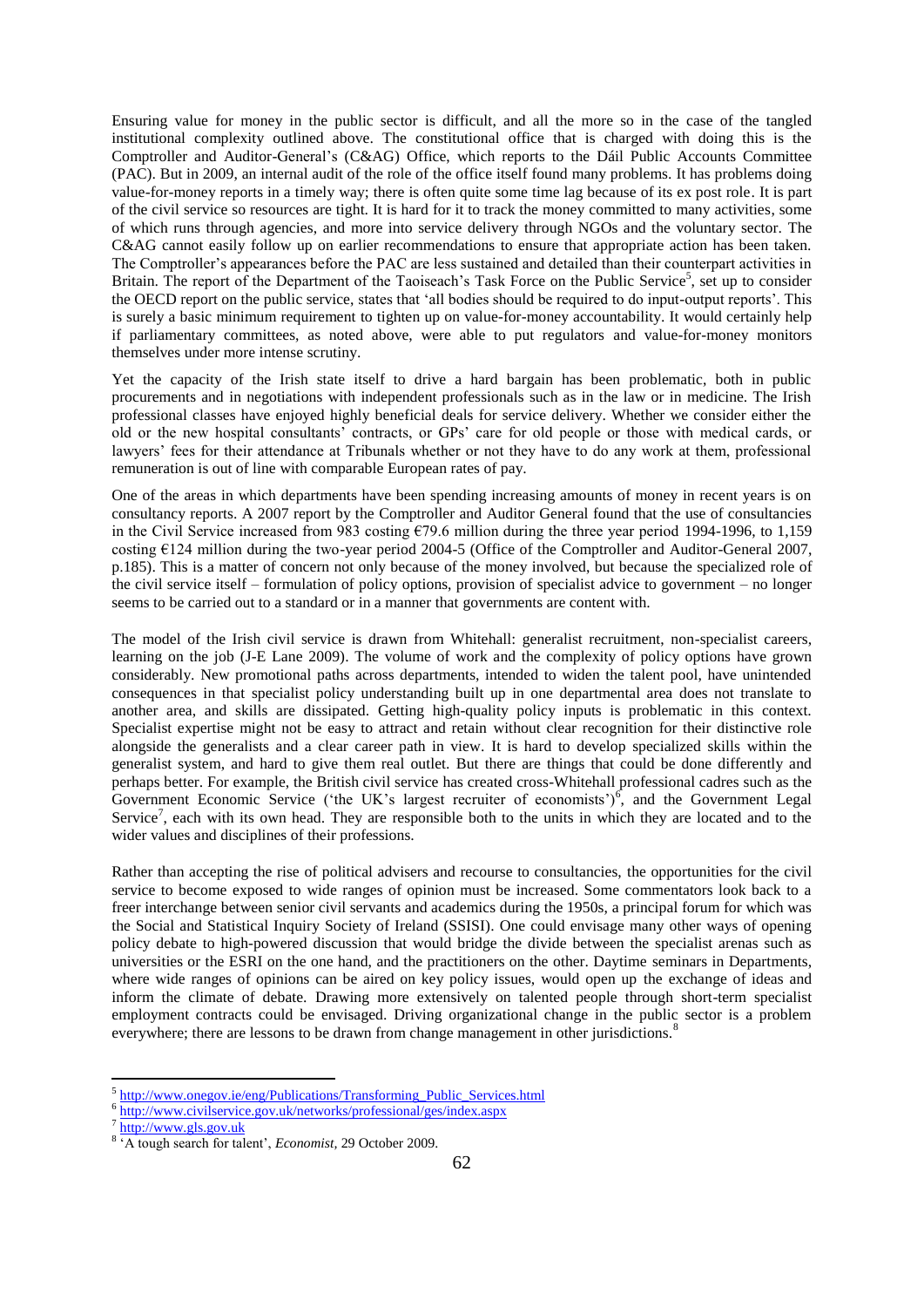The capacity to tell ministers things they do not want to hear needs to be protected. Politicians do not always heed official advice, and there should of course be scope for doing this, as long as the minister is then subject to appropriate political accountability, especially if things go wrong. But insofar as senior civil servants may have a concern about their own career prospects, or about whistle-blowing at any level, this hinders 'speaking truth to power'. It should not be necessary to invoke Freedom of Information to find out most things. We need to move to a position whereby we should expect that issues are normally aired openly, and that vigorous policy debate is encouraged, unless there is very good reason to do otherwise. A presumption of openness should prevail, not a presumption of secrecy unless disclosure turns out to be absolutely unavoidable.

Bringing about all these changes is principally the responsibility of government. Comparative evidence shows that even when the civil service comes up with good ideas about administrative reform, it cannot drive change itself without an effective political sponsor (Hardiman and MacCarthaigh 2010, forthcoming). Governments have not really taken this seriously. Some of the formal aspects of making senior administrators more like private sector managers have been put in place, such as uprating their pay scales, and introducing performance verification groups and performance-related pay bonuses. But while this had immediate effect on pay rates, there was no similar move to open out recruitment. And with no clear measures or targets attached to them, there is no real conditionality involved (Hardiman and MacCarthaigh 2008). There has been an expansion in the number of posts attracting these higher rates of remuneration. Overall, this amounts to a kind of career grade inflation, as Figure 9 suggests.



**Figure 9. Profile of the civil service grade structure, 1957-2007**

Source: (Hardiman and MacCarthaigh 2009)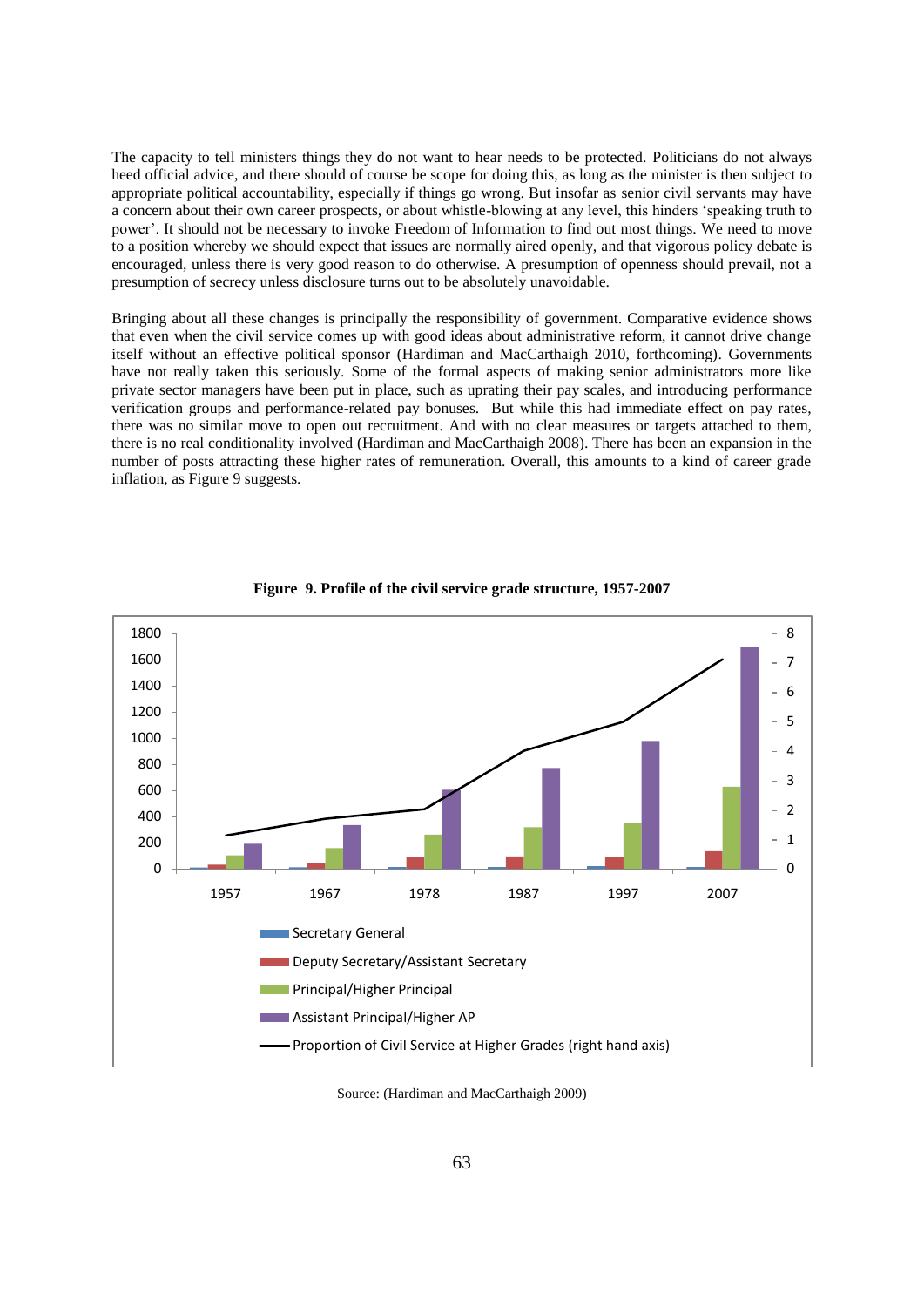### **4. THE INSTITUTIONAL FRAMEWORK OF FISCAL POLICY**

But Philip Lane, among others, has identified a persistent trend toward pro-cyclical fiscal policy in Ireland, more than in other European countries. This tends to aggravate a boom, resulting in the need for more painful corrective measures to be imposed during a downturn (Benetrix and Lane 2009; P Lane 1998; 2003). Why might this be so?

To some degree, we might attribute it to the dearth of professional economic analysis within the Department of Finance and the lack of policy involvement on the part of academic economists. But this cannot be the whole story. High-quality economic advice is available across the Irish economy, from staff members of the ESRI, from university-based economists, and from economics staff in private institutions who engage in public comment and debate, and from less intensively specialized but often highly experienced career civil servants. But as noted above, there are few obvious fora for these to interact productively and to work out the implications of divergent analyses or competing interpretations.

Professional economists in Ireland have tended to gravitate toward a neo-classical orthodox position on macroeconomic policy since the 1970s. Between 1977 and 1979, the Fianna Fáil government engaged in a short-lived experiment with boosting growth through increased public spending, justified with reference to Keynesian multiplier effects. However, the Irish economy was very open, the quality of the spending boost came under some question, and the employment-increasing effects occurred mainly in the public sector, resulting in a sharp upward drag on government current spending (Honohan 1999). The subsequent experience of the 'lost decade' of fiscal correction during the 1980s contributed to the speed with which professional opinion gathered in the late 2000s around a commitment to early and fast fiscal retrenchment as the more effective response to a gaping fiscal deficit. 'Now we know how to fix a fiscal crisis', one professional economist was reported to have said.

If the dominant view gains purchase in managing a crisis, what accounts for its apparent inability to shape counter-cyclical priorities during an upturn? Several factors may be considered here. Firstly, there was no real consensus around the desirability of strong counter-cyclical measures. External policy advisers were still commenting on the relatively strong performance of the Irish economy immediately prior to the crisis. Ireland ran a fiscal surplus in most years during the 2000s – albeit an 'accidental' rather than a planned surplus. In hindsight, commentators note that insufficient weight was given to structural weaknesses in fiscal performance (O'Leary 2010).

There was a good deal of advice from domestic economic sources that Ireland should have been running a strong surplus during the boom years, both to restrain the housing market and to provide a bolster against a return to more normal growth rates, quite apart from the risk of a 'hard landing' from the property boom (FitzGerald 2009, p.7). Yet minsters for Finance have tended to adopt the stance associated with Fianna Fáil minister Charlie McCreevy when, coming up to the 2002 general election, he dismissed cautionary advice by saying: 'if I have it, I spend it'. In contrast, the Scandinavian countries were accumulating significant budget surpluses during much of the 2000s. These countries needed no persuasion that 'this time is *not* different' (Reinhart and Rogoff 2009), having recovered from painful financial collapses during the 1990s. Like many Asian countries in the wake of their financial crisis in 1998, they accumulated strong financial reserves against the possibility of any recurrence of these hard times.

A number of OECD countries have rules to keep fiscal planning within specific parameters (OECD 2009). Ireland adopted stronger fiscal rules during the process leading to membership of the Euro, such as preparing medium-term fiscal estimates and devising multi-annual budget projections. But among OECD countries, Ireland stands out as having the least constrained political processes for fiscal decision-making, and the most autonomous Ministers for Finance (Hallerberg, Strauch and von Hagen 2009). As noted earlier, this may be advantageous if firm corrective action is required and government is committed to achieving it. But the corollary is that there are few restraints on the Finance Minister on the high-road to fiscal profligacy either.

But fiscal rules are problematic, as the experience of the Stability and Growth Pact targets shows. The problems with enforcing their own fiscal rules have led a number of countries to deepen and broaden the analysis that lies behind their official fiscal measures, through the establishment of fiscal councils. A summary profile of fiscal councils is set out in Figure 10 below.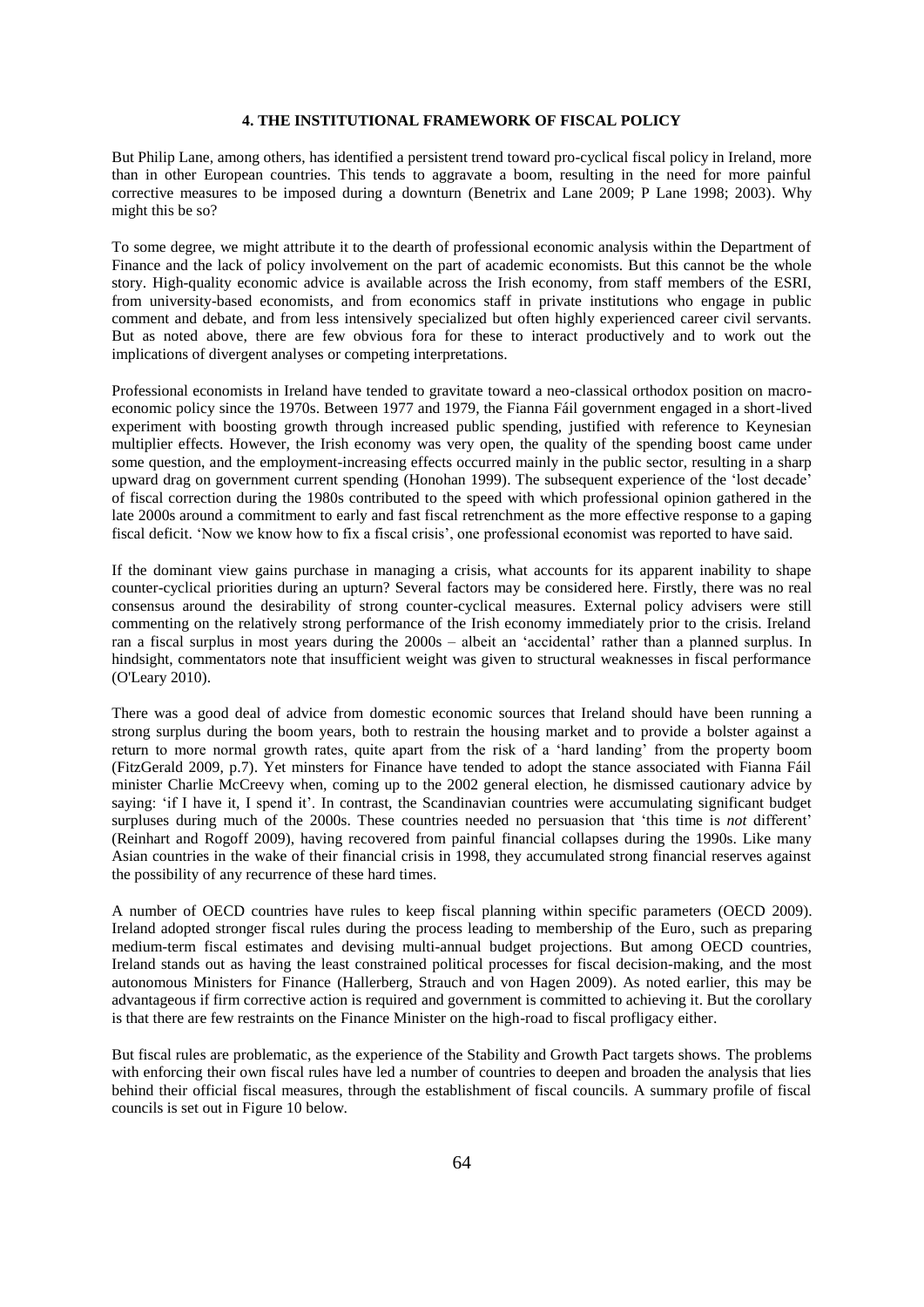| Country     | <b>Name</b>                                                     | <b>Status</b>                                                                                                                                                          | Role                                                                                                                                                                                                                     | <b>Established</b> |
|-------------|-----------------------------------------------------------------|------------------------------------------------------------------------------------------------------------------------------------------------------------------------|--------------------------------------------------------------------------------------------------------------------------------------------------------------------------------------------------------------------------|--------------------|
| Austria     | Public Debt<br>Committee                                        | Funded by the Central Bank                                                                                                                                             | Provides recommendations on the<br>direction of fiscal policy                                                                                                                                                            | 2002               |
| Belgium     | High Council of<br>Finance                                      | Chaired by Minister of<br>Finance; has external<br>representatives                                                                                                     | Sets medium term objectives for<br>regional and national budget<br>deficits, which form the basis for<br>government negotiations                                                                                         | 1989               |
| Canada      | Parliamentary<br><b>Budget Office</b>                           | Parliamentary advisory body                                                                                                                                            | Provides independent analysis to<br>Parliament on government's<br>estimates and economic trends;<br>costs specific proposals on request                                                                                  |                    |
| Denmark     | Economic<br>Council                                             | Economic advisory body<br>with 26 members<br>representing unions,<br>employers, the Central<br>Bank, the Danish<br>Government, with<br>independent economic<br>experts | Prepares economic reports and<br>forecasts on a range of issues<br>including fiscal policy                                                                                                                               | 1962               |
| Hungary     | Fiscal Council of<br>the Republic of<br>Hungary                 | Independent state institution                                                                                                                                          | Prepares macroeconomic forecasts<br>to inform budgetary decisions;<br>advises on fiscal planning within<br>the context of fiscal rules                                                                                   | 2009               |
| Netherlands | Netherlands<br>Bureau for<br><b>Economic Policy</b><br>Analysis | Independent research<br>institute                                                                                                                                      | Provides economic and fiscal<br>forecasts as inputs into the<br>budgetary planning process. On<br>request, will evaluate election<br>programmes. Economic expertise<br>over other issues such as labour<br>market reform | 1945               |
| Slovenia    | <b>Fiscal Council</b>                                           | Independent advisory body                                                                                                                                              | Provides assessments of the public<br>finances                                                                                                                                                                           | 2009               |
| Sweden      | <b>Fiscal Council</b>                                           | Eight members, plus a<br>secretariat, chaired by an<br>academic economist                                                                                              | Provides an independent evaluation<br>of the Swedish Government's fiscal<br>policy                                                                                                                                       | 2007               |
| UK          | Office for Budget<br>Responsibility                             | Three-members, supported<br>by a small secretariat of<br>economists and public<br>finance experts redeployed<br>from HM Treasury                                       | Makes independent assessments of<br>the public finances and the<br>economy, assesses the public sector<br>balance sheet                                                                                                  | <b>May 2010</b>    |
| <b>USA</b>  | Congressional<br><b>Budget Office</b>                           | Advisory body to the<br>Congress                                                                                                                                       | Provides objective and impartial<br>assessments ('scoring') of policy<br>proposals; assesses the likely path<br>of deficits and debt into the<br>medium term                                                             | 1974               |

# **Figure 10 – Fiscal councils**

Source: Simon Wren-Lewis, Fiscal Councils.<http://www.economics.ox.ac.uk/members/simon.wren-lewis>

The most robust and longest-established fiscal councils are found in those countries that also have strong legislative checks and balances; Britain only adopted a fiscal council after the election of the austerity-oriented Conservative-Liberal Democrat coalition in summer 2010. Yet there is no guarantee that the mere presence of a fiscal council will either prevent deficits or ensure effective counter-cyclical measures, as Figure 11 indicates. Their effects are mediated through other political and institutional features of their respective political systems.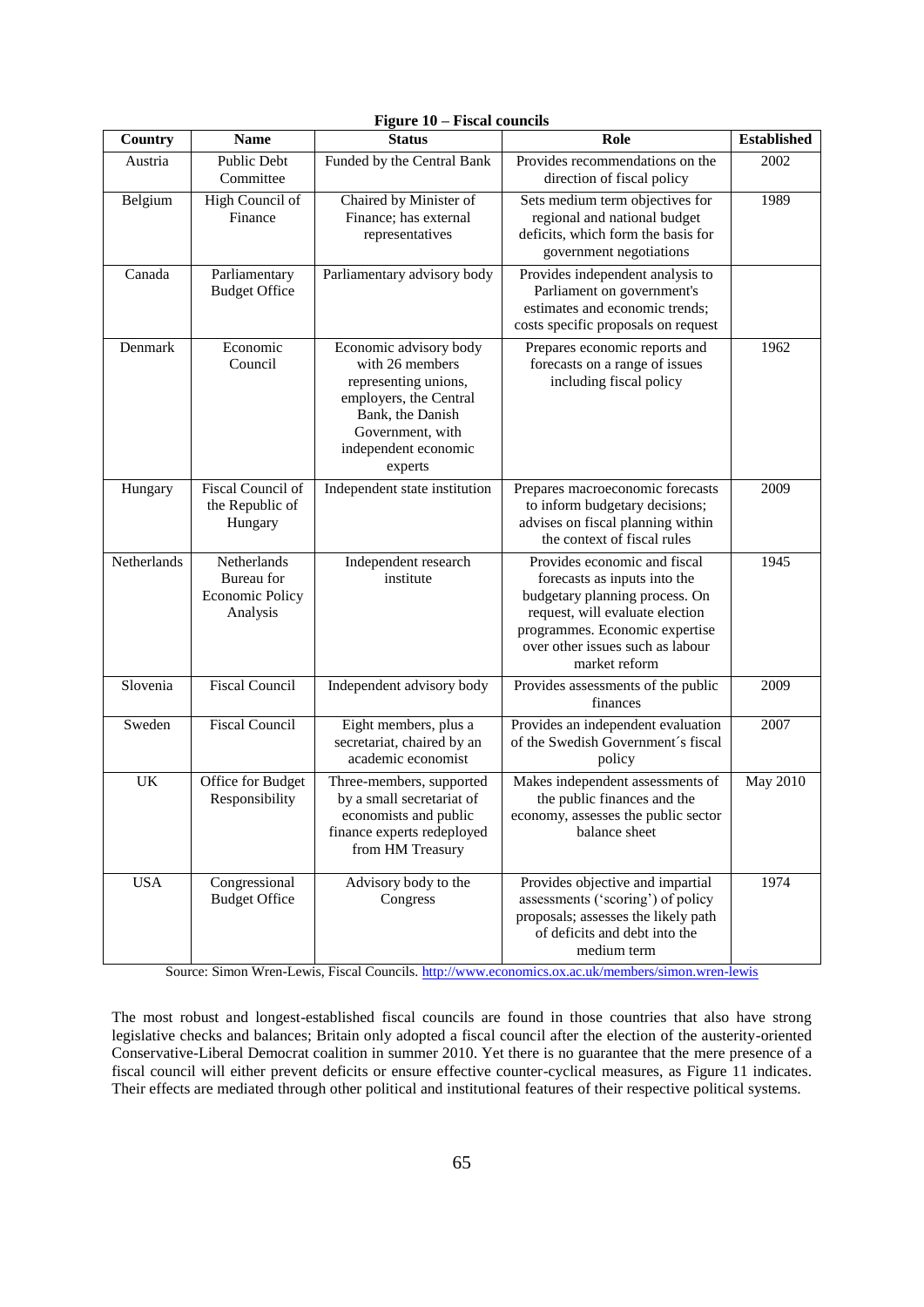



Source: Eurostat, General government deficit and surplus as % GDP. Accessed 23 April 2010

Analysis of the independent role that economic ideas might play in shaping political outcomes suggests that ideas can play a 'real but limited' role – not in shaping the policy objectives, but in influencing the instruments used to achieve these ends (Lindvall 2009, p.703). Normative debates about competing ends are more appropriately left to elected politicians to negotiate. However, when there are competing ideas in play about the most appropriate course of action to achieve those objectives, a great deal seems to depend on the interplay between political and academic actors within the 'knowledge elite', and the discursive power that professional economists can exercise to frame the terms of debate one way rather than another (Mandelkern and Shalev 2010, pp. 473, 488). Institutional reform could bring about a more nuanced debate that is informed by both normative principles and technical analysis.

## **5. CONCLUSION**

The financial and fiscal crisis in Ireland has not produced a crisis of the political system, though it has presented serious new challenges that the political system must deal with. The consequences of the crisis will pervade Irish public life for many years to come.

A number of aspects of Irish public life, public administration structures, and decision-making systems have long been known to be defective and in need of reform. But some of the most popular remedies, such as electoral system reform, may not be the ones meriting the highest priority. Hence the need for a reflective debate on what we think is wrong and where we want to go. Even within existing institutional arrangements, there is much scope for doing things better. This paper has suggested that appointment to government needs to be less tightly controlled by party politics, and that the quality of democratic accountability through parliamentary structures needs to be greatly strengthened. It has suggested that it is not appropriate simply to seek to abolish state agencies, but that achieving joined-up government requires some serious reform. It has proposed that the pervasive tendency toward pro-cyclical fiscal policy should now be systematically addressed and countered through institutional reform, in addition to the heightened external scrutiny that will be imposed by the EU. Before we undertake institutional and political reform, we must first ensure that our analysis of the problems is appropriate. Unless we get that right, we can reform things all we like, but we won't make them any better.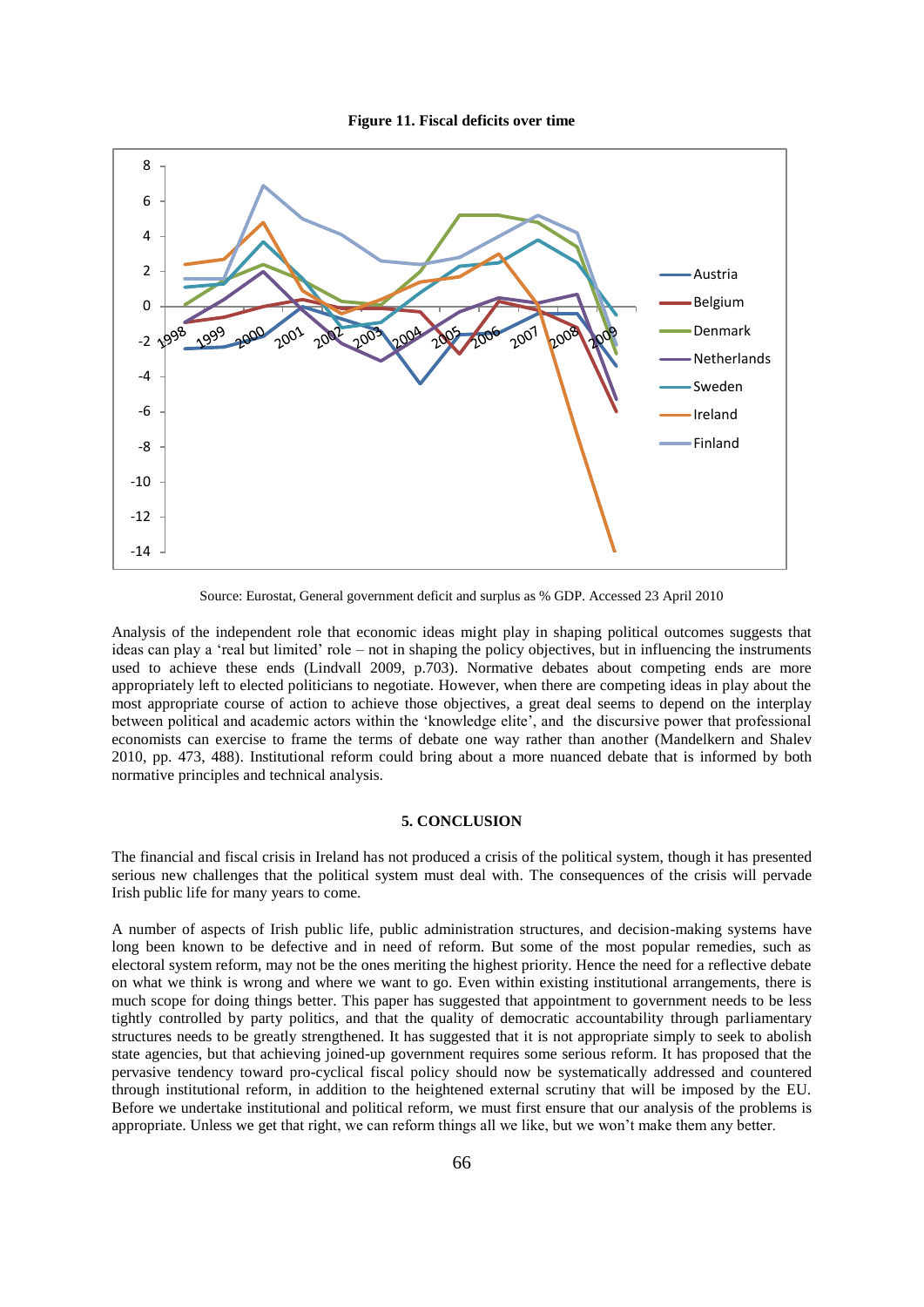### **REFERENCES**

Benetrix, Agustin S., and Philip R. Lane. 2009. The Impact of Fiscal Shocks on the Irish Economy. *Economic and Social Review* 40 (4):407-34.

Clancy, Paula, and Gráinne Murphy. 2006. *Outsourcing Government: Public Bodies and Accountability*. Dublin: tasc at New Ireland.

Clancy, Paula, Nat O'Connor, and Kevin Dillon. 2010. Mapping the Golden Circle. Dublin: TASC. <http://www.tascnet.ie/upload/file/MtGC%20ISSU.pdf>

Connaughton, Bernadette. 2006. Reform of Politico-administrative Relations in the Irish System: Clarifying or Complicating the Doctrine of Ministerial Responsibility? *Irish Political Studies* 21 (3):257-76.

Economist Intelligence Unit. 2009. Review of the Regulatory Environment in Ireland. Dublin: Department of the Taoiseach.

[http://www.betterregulation.ie/eng/EIU\\_Independent\\_Report\\_on\\_Review\\_of\\_the\\_Economic\\_Regulatory\\_Envir](http://www.betterregulation.ie/eng/EIU_Independent_Report_on_Review_of_the_Economic_Regulatory_Environment.pdf) [onment.pdf](http://www.betterregulation.ie/eng/EIU_Independent_Report_on_Review_of_the_Economic_Regulatory_Environment.pdf)

European Commission. 2009. European Economic Forecast, Autumn 2009. In *European Economy*. Brussels: Economic and Financial Affairs Directorate-General. [http://ec.europa.eu/economy\\_finance/publications/publication16055\\_en.pdf](http://ec.europa.eu/economy_finance/publications/publication16055_en.pdf)

Featherstone, Kevin. 2005. Introduction: Modernization and the Structural Constraints of Greek Politics. *West European Politics* 28 (2):223-41.

FitzGerald, John. 2009. Fiscal Policy for Recovery. Dublin: ESRI. <http://www.esri.ie/UserFiles/publications/20091019143620/WP326.pdf>

Gallagher, Michael, and Lee Komito. 2010. The Constituency Role of Dàil Deputies. In *Politics in the Republic of Ireland*, edited by John Coakley, and Michael Gallagher, 230-62. London: Routledge/ PSAI Press.

Gallagher, Michael, Michael Laver, and Peter Mair. 2005. *Representative Government in Modern Europe*. London: McGraw-Hill.

Gemenis, Kostas, and Elias Dinas. 2010. Confrontation Still? Examining Parties' Policy Positions in Greece. *Comparative European Politics* 8 (2):179-201.

Gilardi, Fabrizio. 2008. *Delegation in the Regulatory State: Independent Regulatory Agencies in Western Europe*. Cheltenham: Edward Elgar.

Hallerberg, Mark, Rolf Rainer Strauch, and Jürgen von Hagen. 2009. *Fiscal Governance in Europe*. Cambridge: Cambridge University Press.

Hardiman, Niamh, and Muiris MacCarthaigh. 2008. Adminstrative Reform in a Liberal Market Economy. Dublin: UCD Geary Institute. <http://geary.ucd.ie/images/Publications/WorkingPapers/gearywp200825.pdf>

Hardiman, Niamh, and Muiris MacCarthaigh. 2009. Breaking With or Building On the Past? . Dublin: UCD. [http://www.ucd.ie/ibis/filestore/wp2009/90\\_hardiman.pdf](http://www.ucd.ie/ibis/filestore/wp2009/90_hardiman.pdf)

Hardiman, Niamh, and Muiris MacCarthaigh. 2010 forthcoming. The UnPolitics of New Public Management in Ireland. In *Administrative Reforms and Democratic Governance*, edited by Jean-Michel Eymeri-Douzans, and Jon Pierre. London: Routledge.

Hardiman, Niamh, and Muiris MacCarthaigh. 2010, forthcoming. The UnPolitics of New Public Management in Ireland. In *Administrative Reforms and Democratic Governance*, edited by Jean-Michel Eymeri-Douzans, and Jon Pierre. London: Routledge.

Honohan, Patrick. 1999. Fiscal Adjustment and Disinflation in Ireland. In *Understanding Ireland's Economic Growth*, edited by Frank Barry, 75-98. Basingstoke: Macmillan.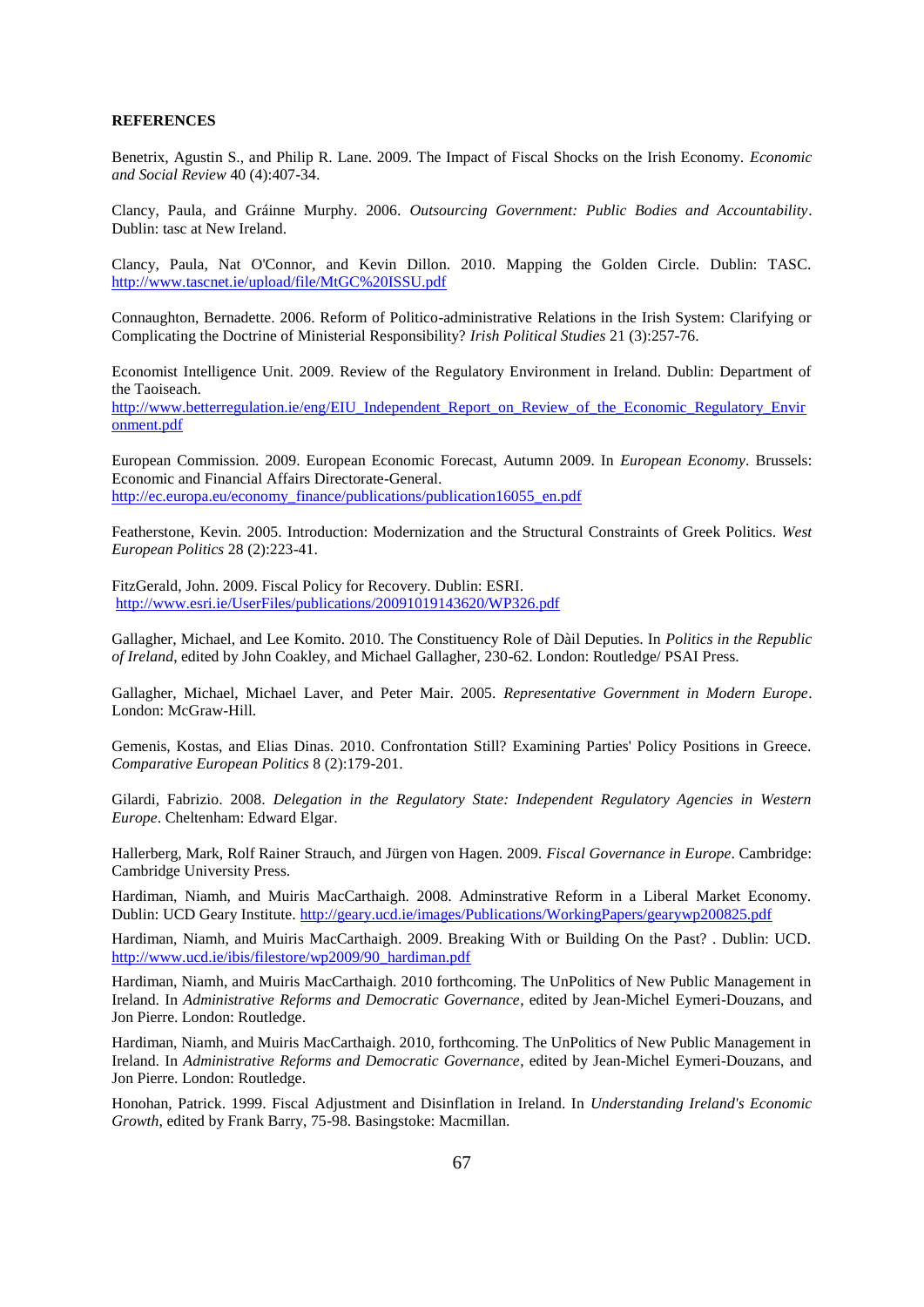Honohan, Patrick. 2010. The Irish Banking Crisis: Regulatory and Financial Stability Policy 2003-2008. A Report to the Minister for Finance from the Governor of the Central Bank. Dublin: Central Bank. [http://www.centralbank.ie/frame\\_main.asp?pg=nws%5Farticle%2Easp%3Fid%3D518&nv=nws\\_nav.asp](http://www.centralbank.ie/frame_main.asp?pg=nws%5Farticle%2Easp%3Fid%3D518&nv=nws_nav.asp)

Lane, Jan-Erik 2009. *State Management: An Enquiry into Models of Public Administration and Management*. London: Routledge.

Lane, Philip. 1998. On the Cyclicality of Irish Fiscal Policy. *Economic and Social Review* 29 (1):1-16.

Lane, Philip. 2003. The Cyclicality of Fiscal Policy: Evidence from the OECD. *Journal of Public Economics* 87 (12):2661-75.

Lindvall, Johannes. 2009. The Real but Limited Influence of Expert Ideas. *World Politics* 61 (04):703-30.

Longley, Lawrence D., and Roger H. Davidson, eds. 1998. *The New Role of Parliamentary Committees*. London: Routledge.

MacCarthaigh, Muiris. 2005. *Accountability in Irish Parliamentary Politics*. Dublin: Institute of Public Administration.

Mandelkern, Ronen, and Michael Shalev. 2010. Power and the Ascendance of New Economic Policy Ideas: Lessons from the 1980s Crisis in Israel. *World Politics* 62 (03):459-95.

O'Leary, Jim. 2010. External Surveillance of Irish Fiscal Policy During the Boom. Maynooth: National University of Ireland Maynooth.<http://eprints.nuim.ie/1991/1/N210-10.pdf>

Ó Riain, Seán. 2004. *The Politics of High Tech Growth: Developmental Network States in the Global Economy*. Cambridge: Cambridge University Press.

OECD. 2008. Review of the Irish Public Service. Paris: OECD.

OECD. 2009. Government At A Glance: Executive Summary. Paris: OECD. <http://www.oecd.org/dataoecd/36/3/43926778.pdf>

Office of the Comptroller and Auditor-General. 2007. Annual Report 2006. Dublin: Government Publications Office. [http://www.audgen.gov.ie/documents/annualreports/2006/AnnualReport\\_2006.pdf](http://www.audgen.gov.ie/documents/annualreports/2006/AnnualReport_2006.pdf)

Office of the Comptroller and Auditor General. 2009. Special Report 63: Tribunals of Inquiry. Dublin: Government Publications Office.

<http://www.audgen.gov.ie/viewdoc.asp?DocID=1134&&CatID=5&StartDate=1+January+2009>

Pollitt, Christopher, and Geert Bouckaert, eds. 2004. *Public Management Reform*. Oxford: Oxford University Press.

Regling, Klaus, and Max Watson. 2010. A Preliminary Report on the Sources of Ireland's Banking Crisis. Dublin: Government Publications Office. <http://www.rte.ie./news/2010/0609/reglingwatson.pdf>

Reinhart, Carmen M., and Kenneth Rogoff. 2009. *This Time Is Different: Eight Centuries of Financial Folly*. Princeton, NJ: Princeton University Press.

Report of the Special Group on Public Service Numbers and Expenditure Programmes. 2009. Volume I. Dublin: Department of Finance. <http://www.finance.gov.ie/documents/pressreleases/2009/bl100vol1.pdf>

Rhodes, R. A. W., John Wanna, and Patrick Weller. 2009. *Comparing Westminster*. Oxford: Oxford University Press.

Sinnott, Richard. 2010. The Electoral System. In *Politics in the Republic of Ireland*, edited by John Coakley, and Michael Gallagher, 111-36. London: Routledge/ PSAI Press.

Strøm, Kaare, Wolfgang C. Müller, and Torbjörn Bergman, eds. 2006. *Delegation and Accountability in Parliamentary Democracies*. Oxford: Oxford University Press.